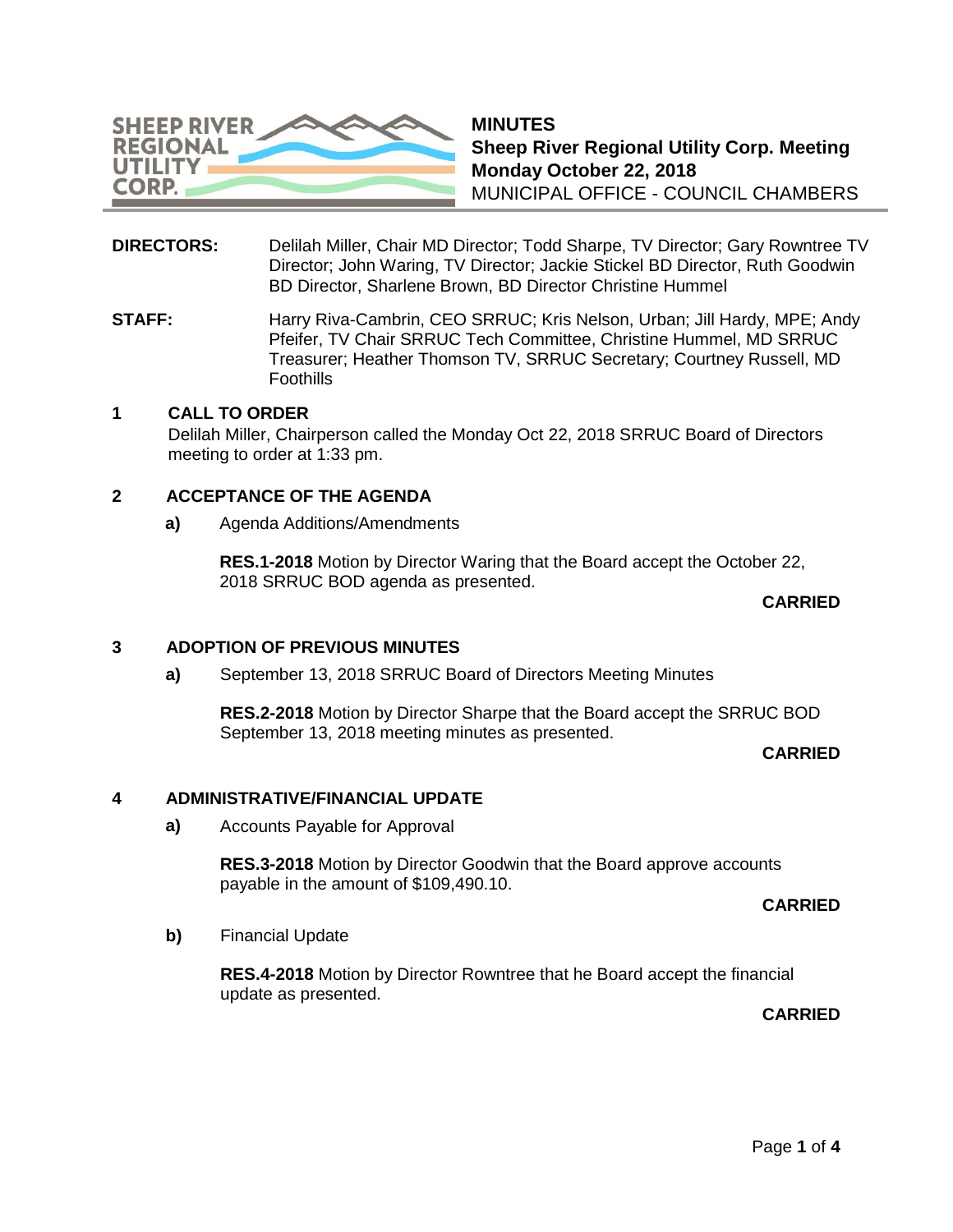# **5 OLD BUSINESS**

**a)** SRRUC Annual General Meeting and WWAC Open House Heather Thomson advised the Sheep River Library has been booked for November 29, 2018 SRRUC AGM and the WWAC Open House meeting. WWAC Open house to be held prior to AGM **ACTION:** MD advertise 2 weeks in advance.

**RES.5-2018** Motion by Director Brown that Board direct the CEO to move forward with preparing for the SRRUC BOD AGM and assist the WWAC with the preparation of the open house meeting; and further directs that the Board approve the expenditure of having MPE provide information for the presentation at the WWAC open house.

### **CARRIED**

**b)** Direct Intake Project Update

Jill Hardy from MPE advised the liner has arrived on site and preparations are being made for its installation.

**RES.6-2018** Motion by Director Rowntree that the Board accept the direct intake update as information.

# **CARRIED**

**c)** Disaster Recovery Program - update advancement of funds

Harry Riva-Cambrin advised Donna Fowler working on behalf of Turner Valley managing the DRP has put forward a request for an advancement of funds for the direct intake project. Further advising we have not had a response to the request from DRP.

**RES.7-2018** Motion by Director Waring accept the DRP update as information.

### **CARRIED**

**d)** MD Operations and Management Transition and Agreement Update

Harry Riva-Cambrin advised the MD taking over operations officially on Nov 1 it is unlikely the operating agreement will be finalized by this time and will need motion from Board to operate on an interim basis until the operating agreement is finalized.

**RES.8-2018** Motion by Director Goodwin that the Board agree to enter into an interim operating agreement with the MD of Foothills until the operating agreement is finalized.

### **CARRIED**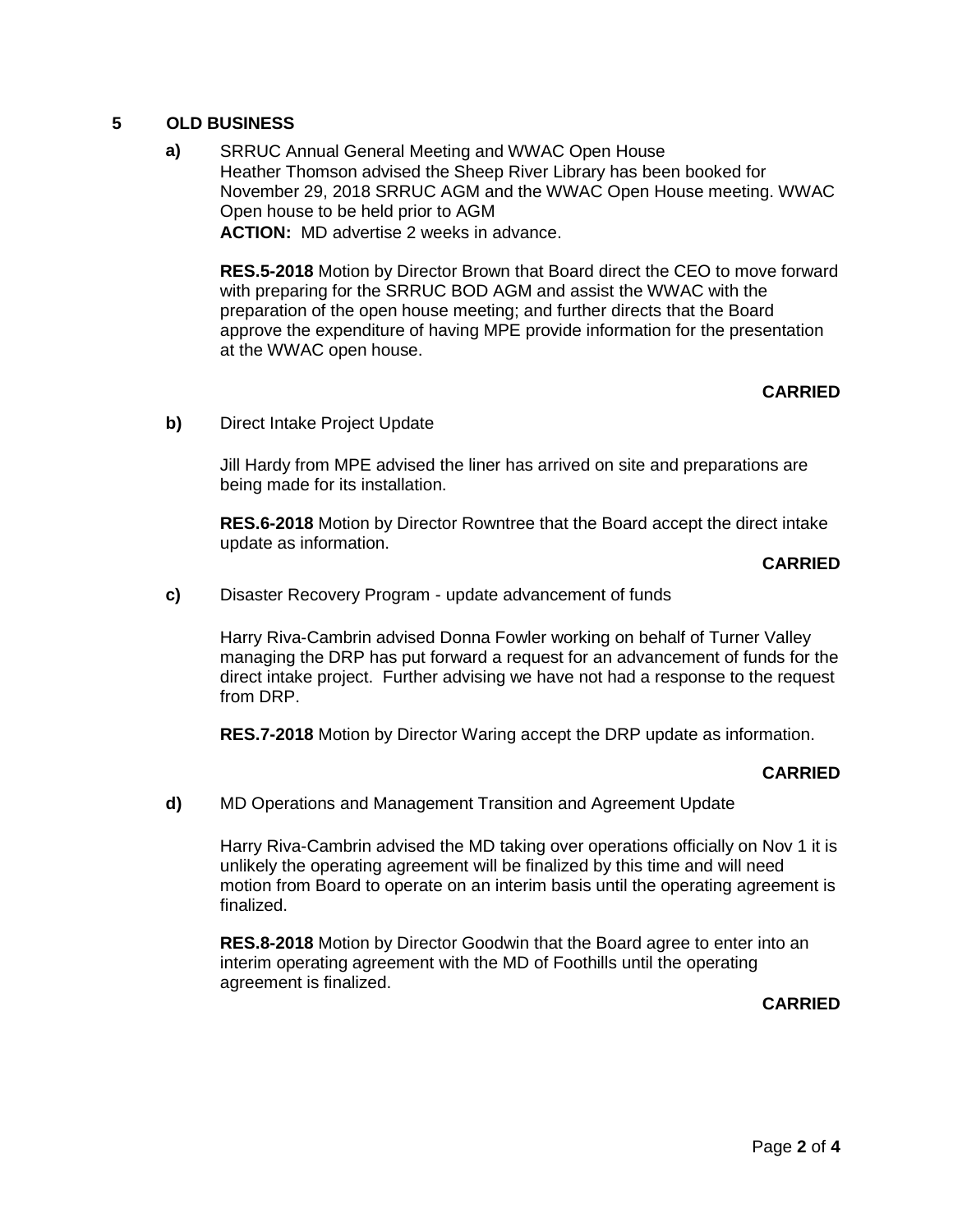**e)** Millarville Update

Jill Hardy, MPE advised the Millarville pipeline is currently being commissioned. Harry Riva-Cambrin advised to date the MD has not acquired a licence. The MD is currently looking at several different options to fulfill the requirement to receive water from SRRUC.

**RES.9-2018** Motion by Director Sharpe to accept the Millarville update as information.

**CARRIED**

### **6 NEW BUSINESS**

- **a)** Celebration of Successful Transition discussion
- **b)** Turner Valley Audit Costs SRRUC reimbursement

Todd Sharpe will bring back more information regarding audit costs to the December meeting.

**RES.10-2018** Motion by Director Rowntree that the Board postpone further discussion regarding Audit Costs to the December SRRUC BOD agenda.

# **7 COMMUNICATIONS**

**a)** Website and next communication status

Kris Nelson advised the draft version is available for viewing it is 90% ready to go live. A meeting of communication committee is scheduled for next week for final review. Mr. Nelson suggests the launch be scheduled for the time as advertising for AGM/WWAC

Jackie Stickel suggested all communications refer to SRRUC WTP including signage at the WTP entrance. Christine Hummel advised the insurance company suggested the emergency contact number should be on all signage.

**ACTION:** Harry Riva-Cambrin will ensure signage is changed to include emergency number.

**RES.11-2018** Motion by Director Waring to accept the communication update as information

### **CARRIED**

- **b)** Water Works Advisory Committee (WWAC)
	- The WWAC is requesting acceptance of amended Terms of Reference, reflecting SRRUC as the governing party.
	- The WWAC is requesting SRRUC BOD consideration of having a member of the WWAC appointed to the communications committee.
	- The WWAC is requesting SRRUC BOD consideration of approaching the Grade 8

**CARRIED**